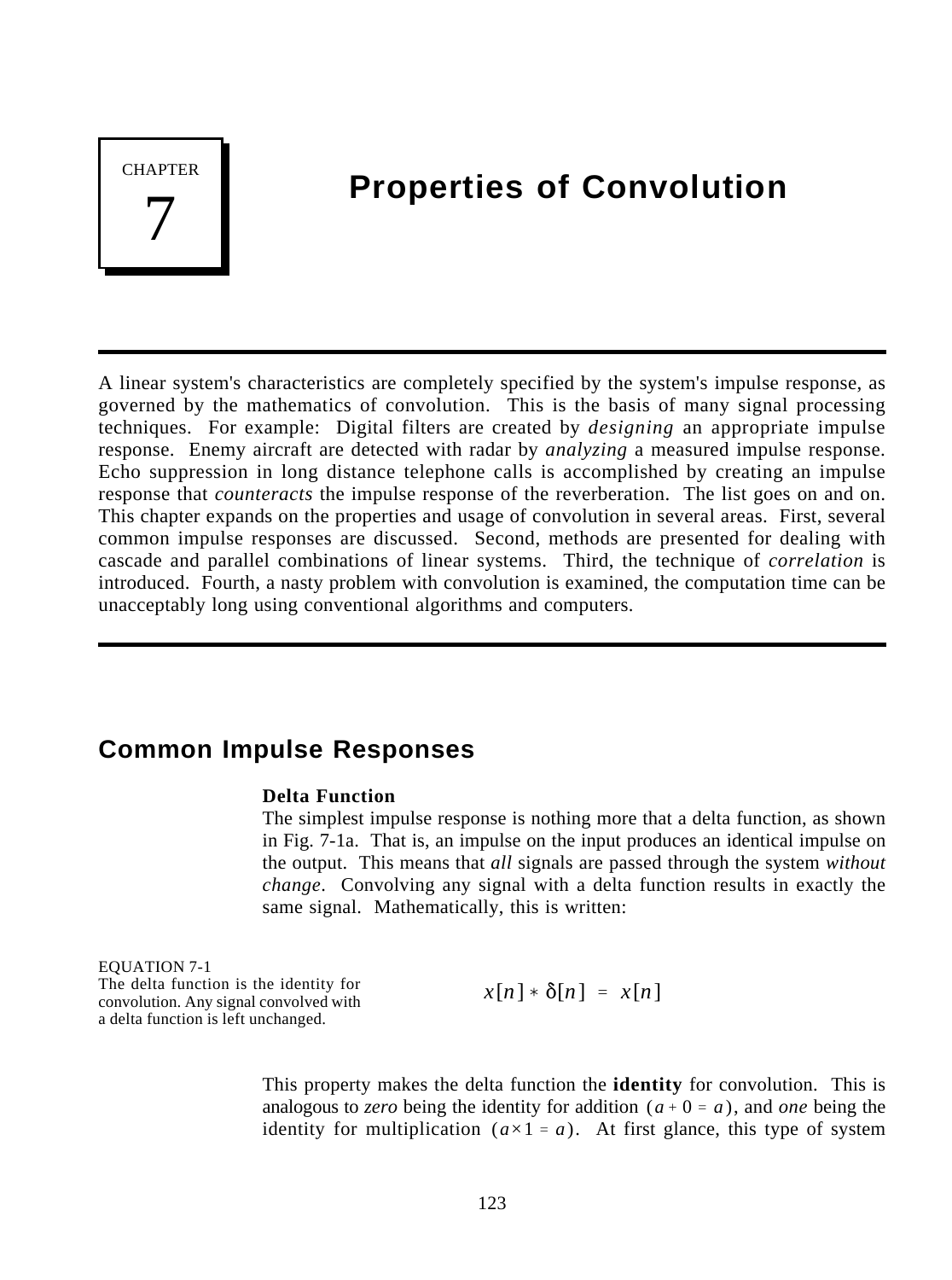may seem trivial and uninteresting. Not so! Such systems are the ideal for data storage, communication and measurement. Much of DSP is concerned with passing information through systems without change or degradation.

Figure 7-1b shows a slight modification to the delta function impulse response. If the delta function is made larger or smaller in amplitude, the resulting system is an **amplifier** or **attenuator**, respectively. In equation form, amplification results if *k* is *greater than one*, and attenuation results if *k* is *less than one*:

#### EQUATION 7-2

A system that amplifies or attenuates has a scaled delta function for an impulse response. In this equation, *k* determines the amplification or attenuation.

 $x[n] * k\delta[n] = kx[n]$ 

The impulse response in Fig. 7-1c is a delta function with a **shift**. This results in a system that introduces an identical shift between the input and output signals. This could be described as a signal **delay**, or a signal **advance**, depending on the direction of the shift. Letting the shift be represented by the parameter, *s*, this can be written as the equation:

EQUATION 7-3

A relative shift between the input and output signals corresponds to an impulse response that is a shifted delta function. The variable, s, determines the amount of shift in this equation.

$$
x[n] * \delta[n+s] = x[n+s]
$$

Science and engineering are filled with cases where one signal is a shifted version of another. For example, consider a radio signal transmitted from a remote space probe, and the corresponding signal received on the earth. The time it takes the radio wave to propagate over the distance causes a delay between the transmitted and received signals. In biology, the electrical signals in adjacent nerve cells are shifted versions of each other, as determined by the time it takes an action potential to cross the synaptic junction that connects the two.

Figure 7-1d shows an impulse response composed of a delta function plus a shifted and scaled delta function. By superposition, the output of this system is the input signal plus a delayed version of the input signal, i.e., an *echo*. Echoes are important in many DSP applications. The addition of echoes is a key part in making audio recordings sound natural and pleasant. Radar and sonar analyze echoes to detect aircraft and submarines. Geophysicists use echoes to find oil. Echoes are also very important in telephone networks, because you want to *avoid* them.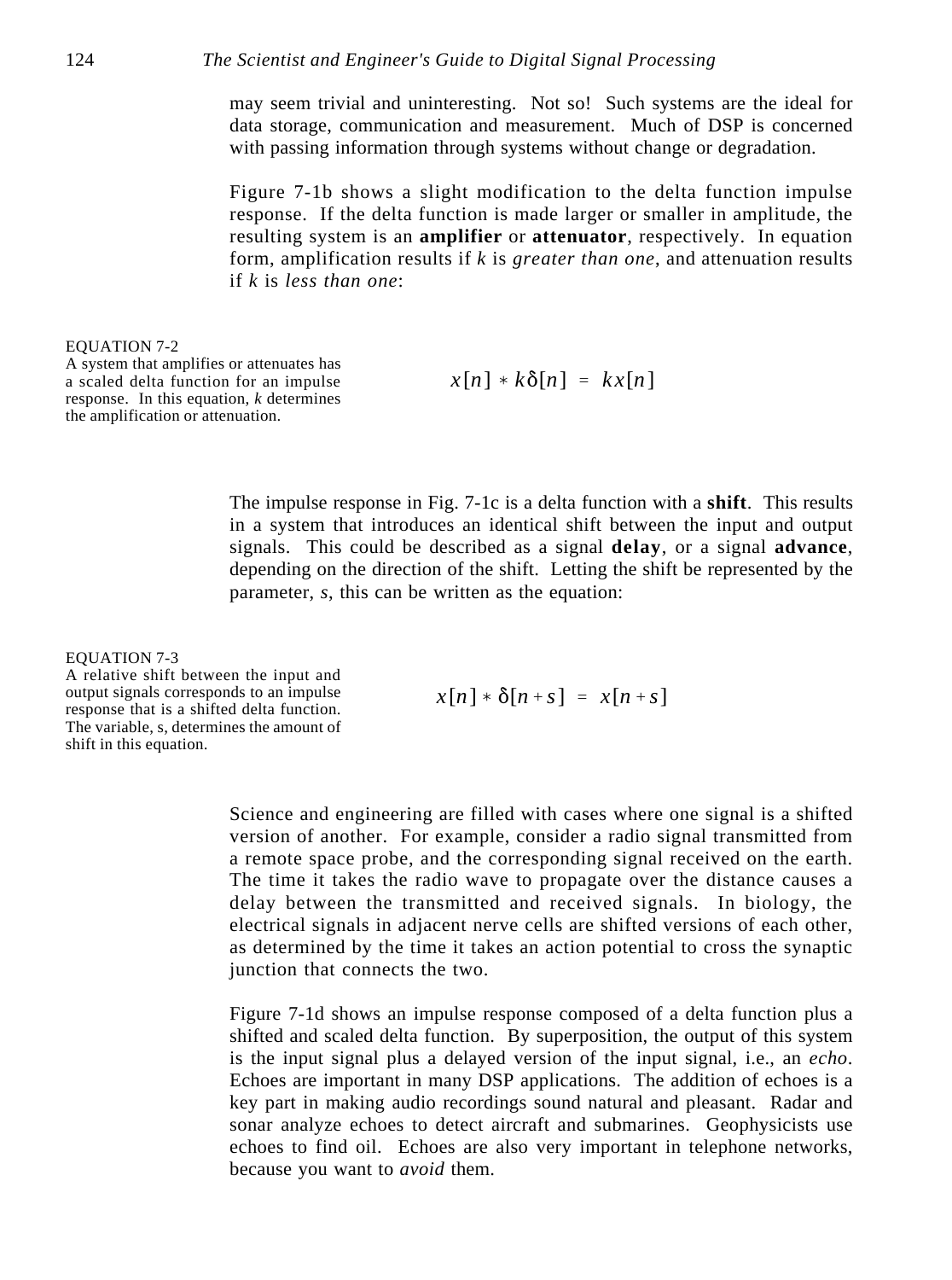2

#### a. Identity

The delta function is the *identity* for convolution. Convolving a signal with the delta function leaves the signal unchanged. This is the goal of systems that transmit or store signals.

b. Amplification & Attenuation Increasing or decreasing the amplitude of the delta function forms an impulse response that *amplifies* or *attenuates*, respectively. This impulse response will amplify the signal by 1.6.

#### c. Shift

Shifting the delta function produces a corresponding shift between the input and output signals. Depending on the direction, this can be called a *delay* or an *advance*. This impulse response delays the signal by four samples.

### d. Echo

A delta function plus a shifted and scaled delta function results in an *echo* being added to the original signal. In this example, the echo is delayed by four samples and has an amplitude of 60% of the original signal.

# 1 Amplitude Amplitude Amplitude  $\Omega$ -1 -2 -2 -1 0 1 2 3 4 5 6 Sample number 2 1 **Amplitude**  $\theta$ -1 -2 -2 -1 0 1 2 3 4 5 6 Sample number 2 1 Amplitude  $\overline{0}$ -1 -2 -2 -1 0 1 2 3 4 5 6 Sample number  $\mathfrak{D}$ 1 Amplitude  $\mathbf{0}$ -1 -2 -2 -1 0 1 2 3 4 5 6

Sample number



Simple impulse responses using shifted and scaled delta functions.

# **Calculus-like Operations**

Convolution can change discrete signals in ways that resemble integration and differentiation. Since the terms "derivative" and "integral" specifically refer to operations on *continuous* signals, other names are given to their discrete counterparts. The discrete operation that mimics the *first derivative* is called the **first difference**. Likewise, the discrete form of the *integral* is called the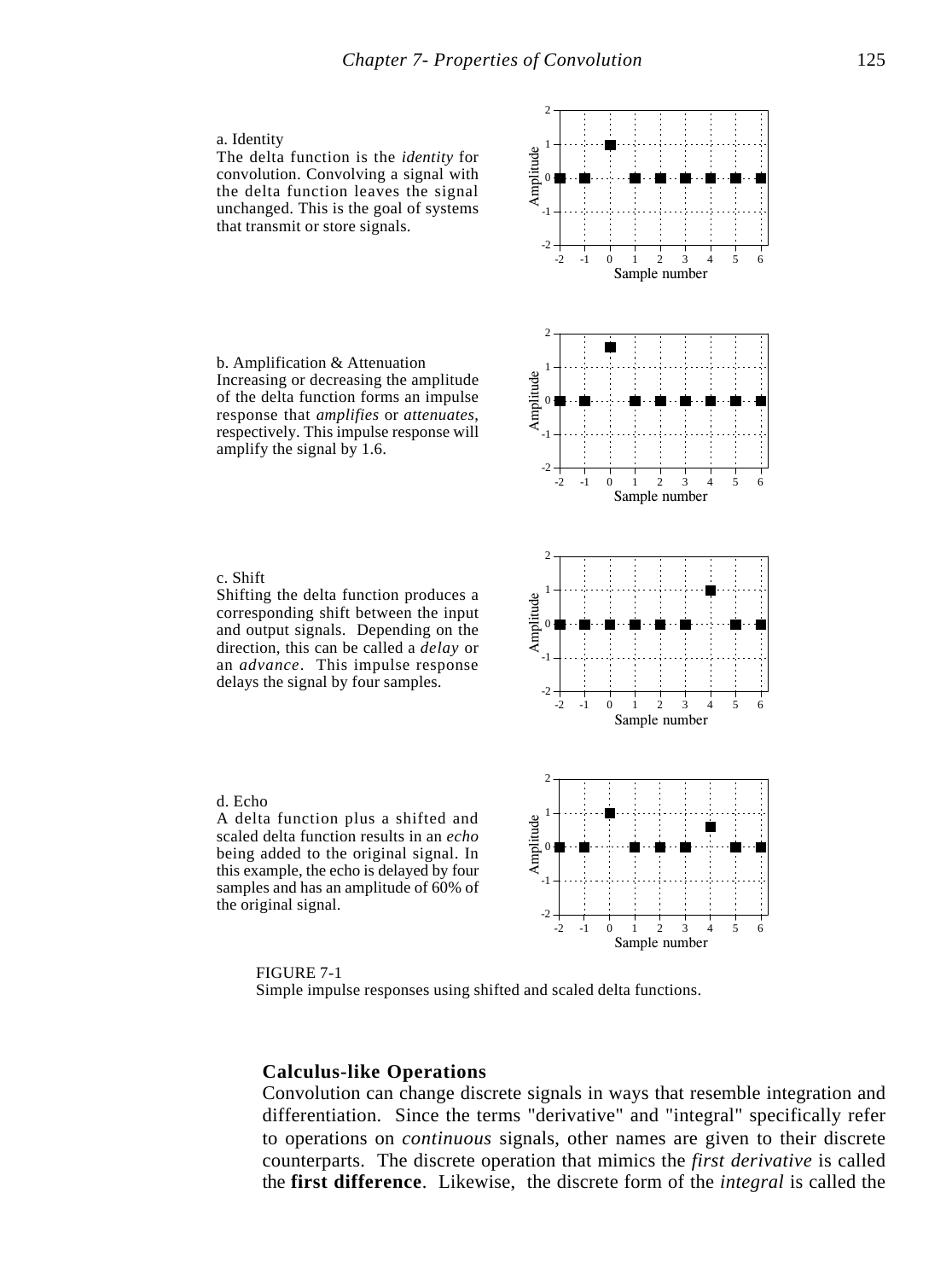**running sum**. It is also common to hear these operations called the **discrete derivative** and the **discrete integral**, although mathematicians frown when they hear these informal terms used.

Figure 7-2 shows the impulse responses that implement the first difference and the running sum. Figure 7-3 shows an example using these operations. In 7- 3a, the original signal is composed of several sections with varying slopes. Convolving this signal with the first difference impulse response produces the signal in Fig. 7-3b. Just as with the first derivative, the amplitude of each point in the first difference signal is equal to the *slope* at the corresponding location in the original signal. The running sum is the inverse operation of the first difference. That is, convolving the signal in (b), with the running sum's impulse response, produces the signal in (a).

These impulse responses are simple enough that a full convolution program is usually not needed to implement them. Rather, think of them in the alternative mode: each sample in the output signal is a *sum of weighted samples from the input*. For instance, the first difference can be calculated:

EQUATION 7-4 Calculation of the first difference. In this relation,  $x[n]$  is the original signal, and  $y[n]$  is the first difference.

$$
y[n] = x[n] - x[n-1]
$$

That is, each sample in the output signal is equal to the difference between two adjacent samples in the input signal. For instance,  $y[40] = x[40] - x[39]$ . It should be mentioned that this is not the only way to define a *discrete derivative*. Another common method is to define the slope symmetrically around the point being examined, such as:  $y[n] = (x[n+1]-x[n-1])/2$ .

a. First Difference

This is the discrete version of the *first derivative*. Each sample in the output signal is equal to the *difference* between adjacent samples in the input signal. In other words, the output signal is the *slope* of the input signal.

b. Running Sum

The running sum is the discrete version of the *integral*. Each sample in the output signal is equal to the sum of all samples in the input signal to the *left*. Note that the impulse response extends to infinity, a rather nasty feature.

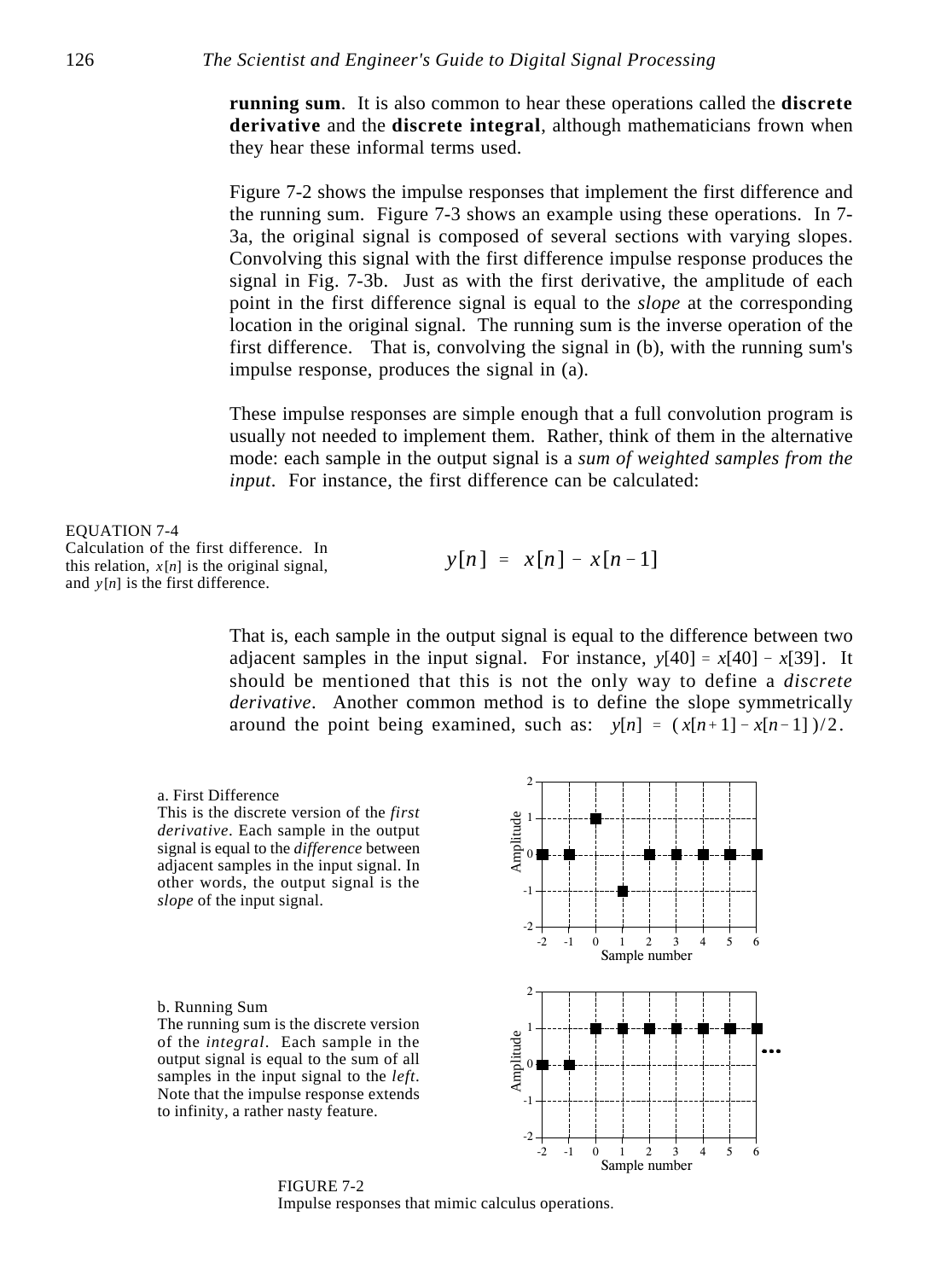

# FIGURE 7-3

Example of calculus-like operations. The signal in (b) is the *first difference* of the signal in (a). Correspondingly, the signal is (a) is the *running sum* of the signal in (b). These processing methods are used with discrete signals the same as differentiation and integration are used with continuous signals.

> Using this same approach, each sample in the running sum can be calculated by summing all points in the original signal to the *left* of the sample's location. For instance, if  $y[n]$  is the running sum of  $x[n]$ , then sample  $y[40]$  is found by adding samples *x*[0] through *x*[40]. Likewise, sample *y*[41] is found by adding samples  $x[0]$  through  $x[41]$ . Of course, it would be very inefficient to calculate the running sum in this manner. For example, if *y*[40] has already been calculated, *y*[41] can be calculated with only a single addition:  $y[41] = x[41] + y[40]$ . In equation form:

EQUATION 7-5 Calculation of the running sum. In this relation,  $x[n]$  is the original signal, and  $y[n]$ is the running sum.

$$
y[n] = x[n] + y[n-1]
$$

Relations of this type are called **recursion equations** or **difference equations**. We will revisit them in Chapter 19. For now, the important idea to understand is that these relations are *identical* to convolution using the impulse responses of Fig. 7-2. Table 7-1 provides computer programs that implement these calculus-like operations.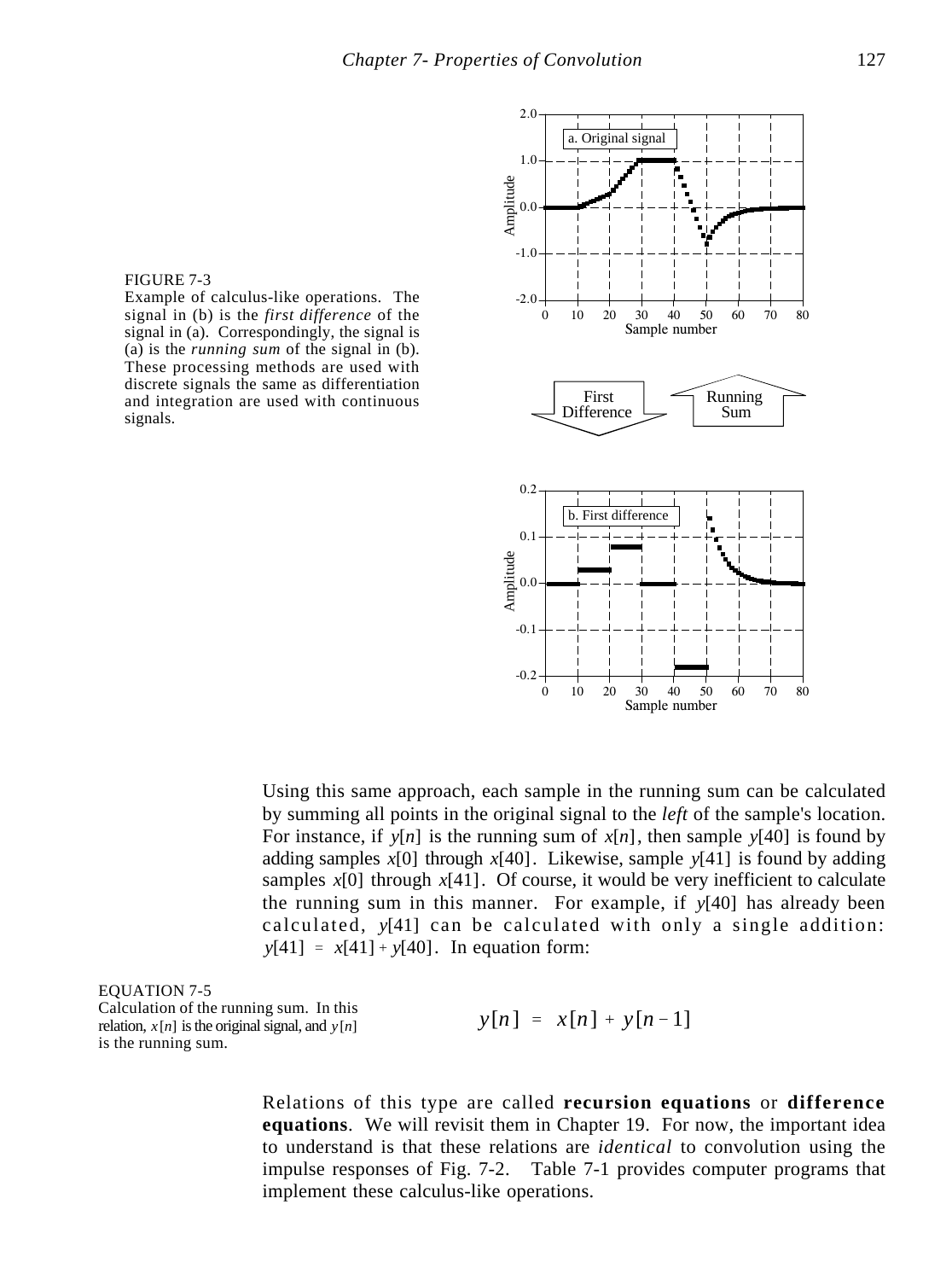| 100 'Calculation of the First Difference | 100 'Calculation of the running sum |
|------------------------------------------|-------------------------------------|
| 110 Y <sub>[0]</sub> = 0                 | 110 $Y[0] = X[0]$                   |
| 110 FOR $1\% = 1$ TO N%-1                | 120 FOR $I% = 1$ TO $N% - 1$        |
| 120 $Y[I\%] = X[I\%] - Y[I\% -1]$        | 120 $Y[I\%] = Y[I\% - 1] + X[I\%]$  |
| 130 NEXT I%                              | 130 NEXT 1%                         |

Table 7-1

Programs for calculating the first difference and running sum. The original signal is held in  $X[$ ], and the processed signal (the first difference or running sum) is held in Y[ ]. Both arrays run from 0 to N%-1.

#### **Low-pass and High-pass Filters**

The design of digital filters is covered in detail in later chapters. For now, be satisfied to understand the general shape of low-pass and high-pass *filter kernels* (another name for a filter's impulse response). Figure 7-4 shows several common low-pass filter kernels. In general, low-pass filter kernels are composed of a group of *adjacent positive points*. This results in each sample in the output signal being a weighted average of many adjacent points from the input signal. This averaging *smoothes* the signal, thereby removing highfrequency components. As shown by the sinc function in (c), some low-pass filter kernels include a few negative valued samples in the tails. Just as in analog electronics, digital low-pass filters are used for noise reduction, signal separation, wave shaping, etc.



#### FIGURE 7-4

Typical low-pass filter kernels. Low-pass filter kernels are formed from a group of adjacent positive points that provide an averaging (smoothing) of the signal. As discussed in later chapters, each of these filter kernels is best for a particular purpose. The exponential, (a), is the simplest recursive filter. The rectangular pulse, (b), is best at reducing noise while maintaining edge sharpness. The sinc function in (c), a curve of the form:  $\sin(x)/(x)$ , is used to separate one band of frequencies from another.

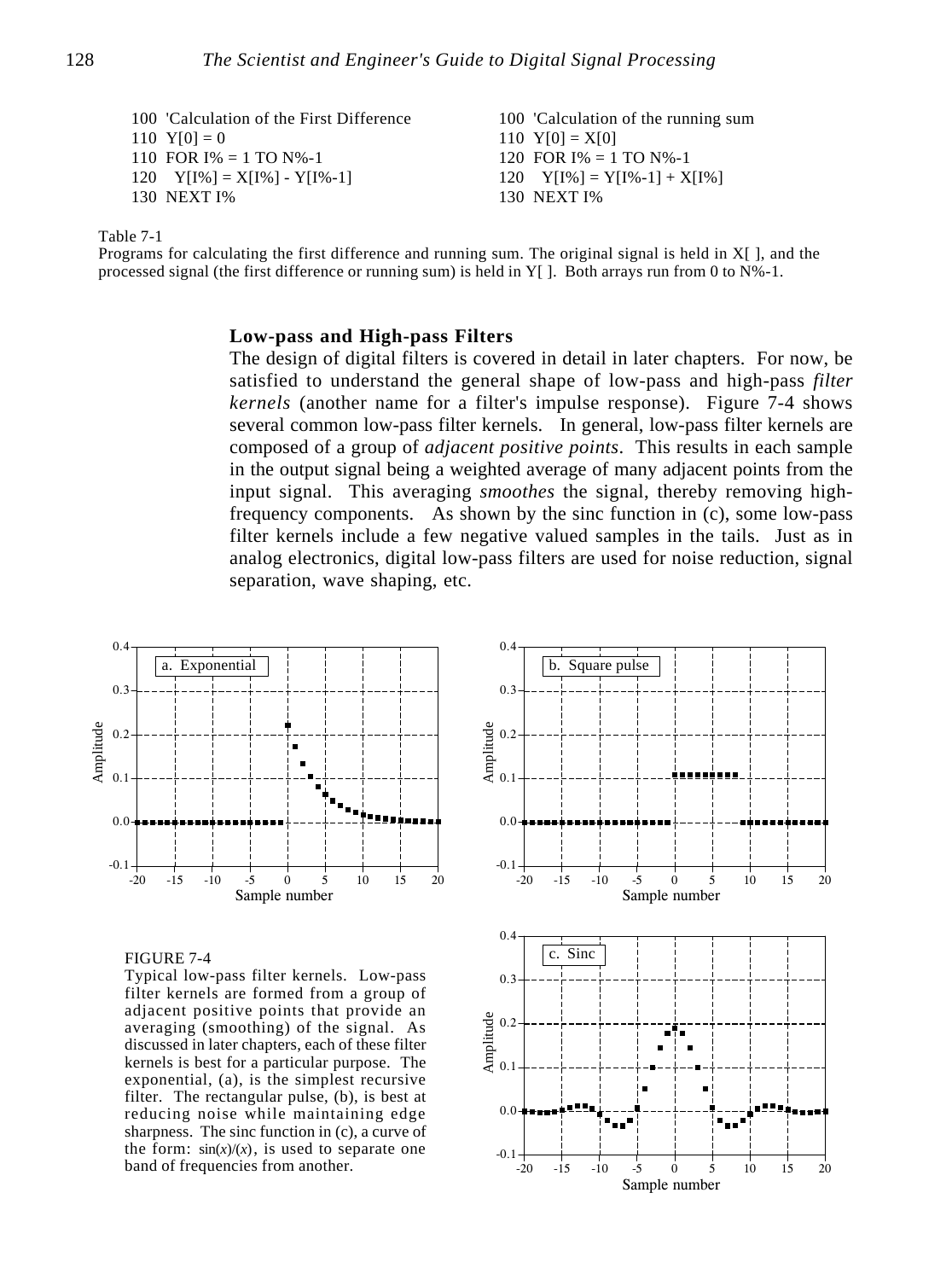

#### FIGURE 7-5

Typical high-pass filter kernels. These are formed by subtracting the corresponding lowpass filter kernels in Fig. 7-4 from a delta function. The distinguishing characteristic of high-pass filter kernels is a spike surrounded by many adjacent negative samples.



The cutoff frequency of the filter is changed by making filter kernel wider or narrower. If a low-pass filter has a gain of *one* at DC (zero frequency), then the sum of all of the points in the impulse response must be equal to *one*. As illustrated in (a) and (c), some filter kernels *theoretically* extend to infinity without dropping to a value of zero. In actual practice, the tails are truncated after a certain number of samples, allowing it to be represented by a finite number of points. How else could it be stored in a computer?

Figure 7-5 shows three common high-pass filter kernels, derived from the corresponding low-pass filter kernels in Fig. 7-4. This is a common strategy in filter design: first devise a low-pass filter and then transform it to what you need, high-pass, band-pass, band-reject, etc. To understand the low-pass to high-pass transform, remember that a delta function impulse response passes the entire signal, while a low-pass impulse response passes only the lowfrequency components. By superposition, a filter kernel consisting of a delta function minus the low-pass filter kernel will pass the entire signal minus the low-frequency components. A high-pass filter is born! As shown in Fig. 7-5, the delta function is usually added at the center of symmetry, or sample zero if the filter kernel is not symmetrical. High-pass filters have zero gain at DC (zero frequency), achieved by making the sum of all the points in the filter kernel equal to *zero*.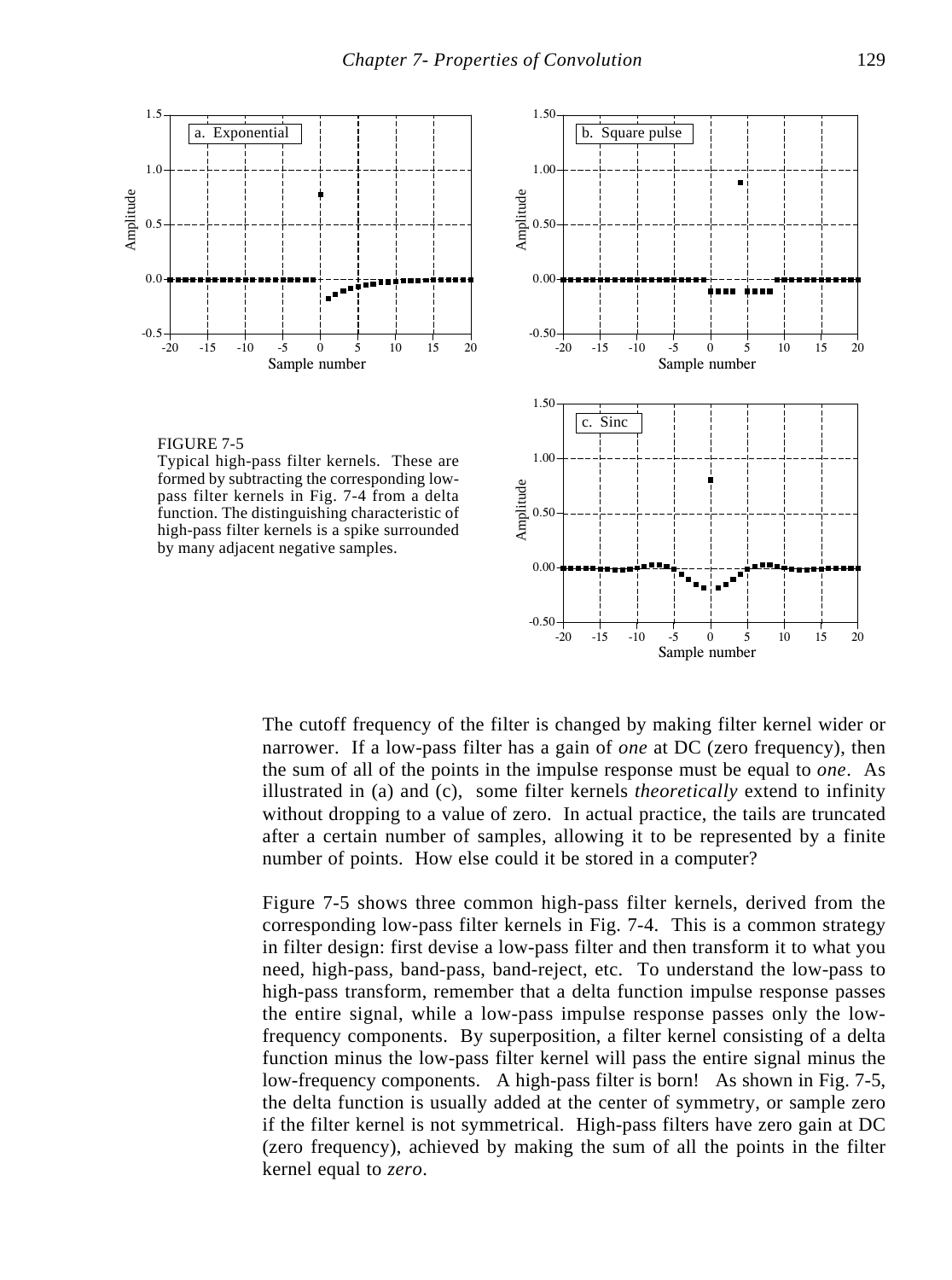

FIGURE 7-6

Examples of causal signals. An impulse response, or any signal, is said to be *causal* if all negative numbered samples have a value of zero. Three examples are shown here. Any noncausal signal with a finite number of points can be turned into a causal signal simply by shifting.



### **Causal and Noncausal Signals**

Imagine a simple analog electronic circuit. If you apply a short pulse to the input, you will see a response on the output. This is the kind of cause and effect that our universe is based on. One thing we definitely know: *any effect must happen after the cause*. This is a basic characteristic of what we call *time*. Now compare this to a DSP system that changes an input signal into an output signal, both stored in arrays in a computer. If this mimics a real world system, it must follow the same principle of *causality* as the real world does. For example, the value at sample number eight in the input signal can only affect sample number eight or greater in the output signal. Systems that operate in this manner are said to be **causal.** Of course, digital processing doesn't necessarily have to function this way. Since both the input and output signals are arrays of numbers stored in a computer, any of the input signal values can affect any of the output signal values.

As shown by the examples in Fig. 7-6, the impulse response of a causal system must have a value of zero for all *negative numbered* samples. Think of this from the input side view of convolution. To be causal, an impulse in the input signal at sample number *n* must only affect those points in the output signal with a sample number of *n* or greater. In common usage, the term *causal* is applied to *any* signal where all the negative numbered samples have a value of zero, whether it is an impulse response or not.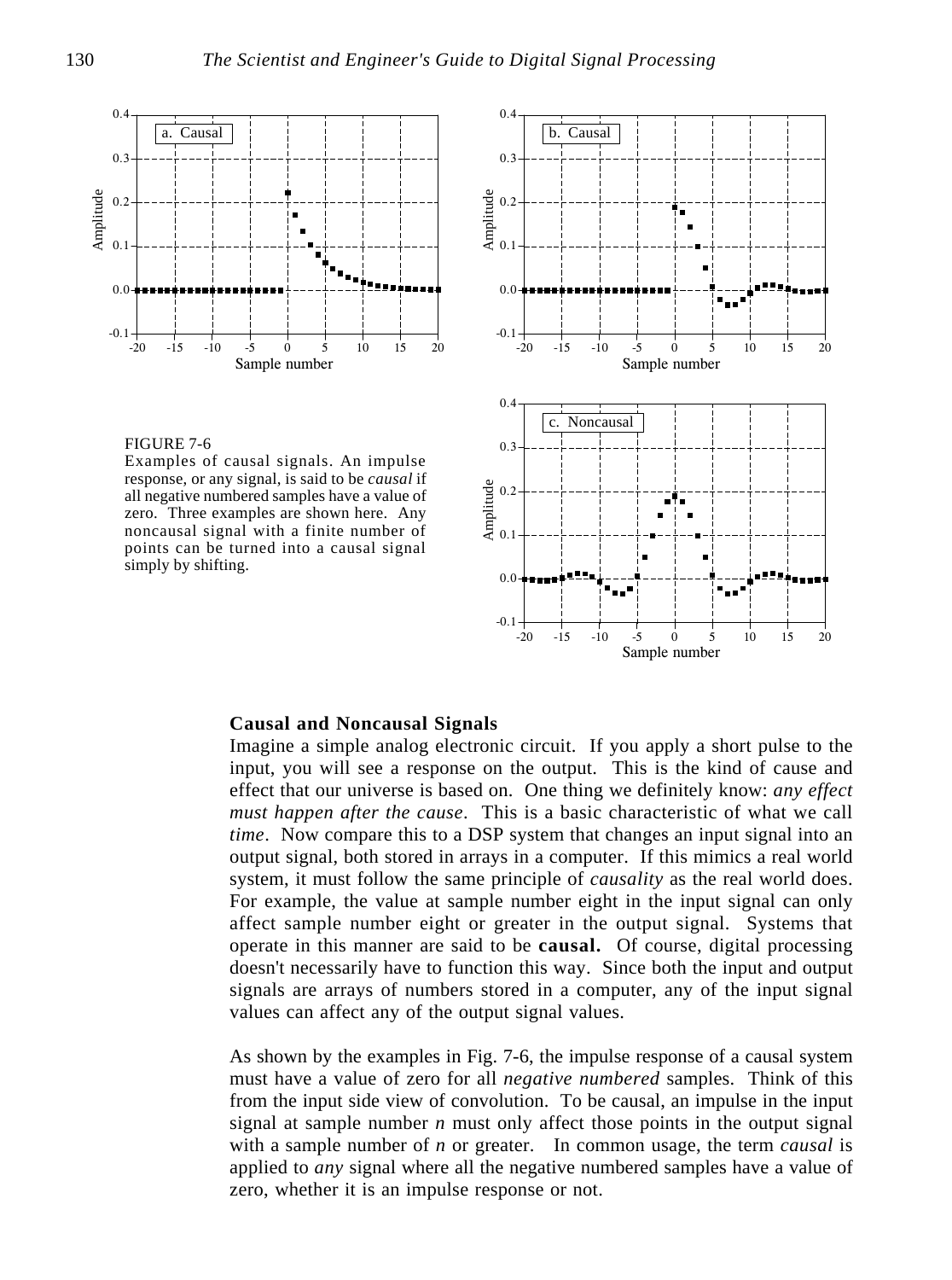

FIGURE 7-7

Examples of phase linearity. Signals that have a left-right symmetry are said to be *linear phase*. If the axis of symmetry occurs at sample number zero, they are additionally said to be *zero phase*. Any linear phase signal can be transformed into a zero phase signal simply by shifting. Signals that do not have a leftright symmetry are said to be *nonlinear phase*. Do not confuse these terms with the *linear* in linear systems. They are completely different concepts.



# **Zero Phase, Linear Phase, and Nonlinear Phase**

As shown in Fig. 7-7, a signal is said to be **zero phase** if it has left-right symmetry around sample number zero. A signal is said to be **linear phase** if it has left-right symmetry, but around some point other than zero. This means that any linear phase signal can be changed into a zero phase signal simply by shifting left or right. Lastly, a signal is said to be **nonlinear phase** if it does not have left-right symmetry.

You are probably thinking that these names don't seem to follow from their definitions. What does *phase* have to do with *symmetry*? The answer lies in the frequency spectrum, and will be discussed in more detail in later chapters. Briefly, the frequency spectrum of any signal is composed of two parts, the magnitude and the phase. The frequency spectrum of a signal that is symmetrical around zero has a phase that is zero. Likewise, the frequency spectrum of a signal that is symmetrical around some nonzero point has a phase that is a straight line, i.e., a linear phase. Lastly, the frequency spectrum of a signal that is not symmetrical has a phase that is not a straight line, i.e., it has a nonlinear phase.

A special note about the potentially confusing terms: *linear* and *nonlinear phase*. What does this have to do the concept of system linearity discussed in previous chapters? Absolutely nothing! System linearity is the broad concept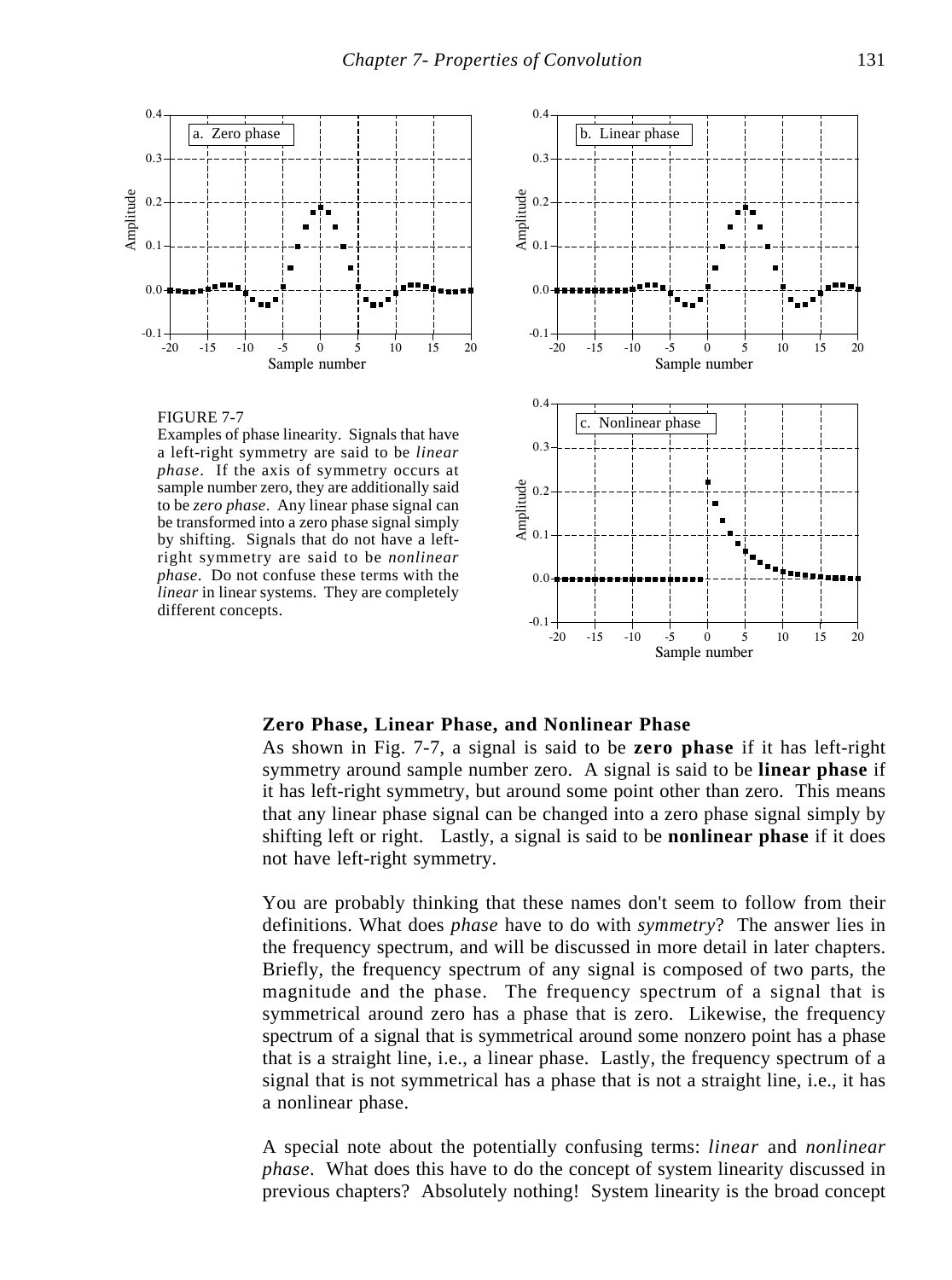that nearly all of DSP is based on (superposition, homogeneity, additivity, etc). *Linear* and *nonlinear phase* mean that the phase is, or is not, a straight line. In fact, a system must be *linear* even to say that the phase is zero, linear, or nonlinear.

# **Mathematical Properties**

### **Commutative Property**

The commutative property for convolution is expressed in mathematical form:

EQUATION 7-6 The commutative property of convolution. This states that the order in which signals are convolved can be exchanged.

 $a[n] * b[n] = b[n] * a[n]$ 

In words, the order in which two signals are convolved makes no difference; the results are identical. As shown in Fig. 7-8, this has a strange meaning for system theory. In any linear system, the input signal and the system's impulse response can be *exchanged* without changing the output signal. This is interesting, but usually doesn't have any physical meaning. The input signal and the impulse response are very different things. Just because the mathematics *allows* you to do something, doesn't mean that it makes sense to do it. For example, suppose you make:  $$10/hour \times 2,000$  hours/year = \$20,000/year. The commutative property for multiplication provides that you can make the same annual salary by only working 10 hours/year at \$2000/hour. Let's see you convince your boss that this is meaningful! In spite of this, the commutative property sees great use in DSP for manipulating equations, just as in ordinary algebra.



#### FIGURE 7-8

The commutative property in system theory. The commutative property of convolution allows the input signal and the impulse response of a system to be exchanged without changing the output. While interesting, this usually has no physical significance. (A signal appearing inside of a box, such as b[n] and a[n] in this figure, represent the *impulse response* of the system).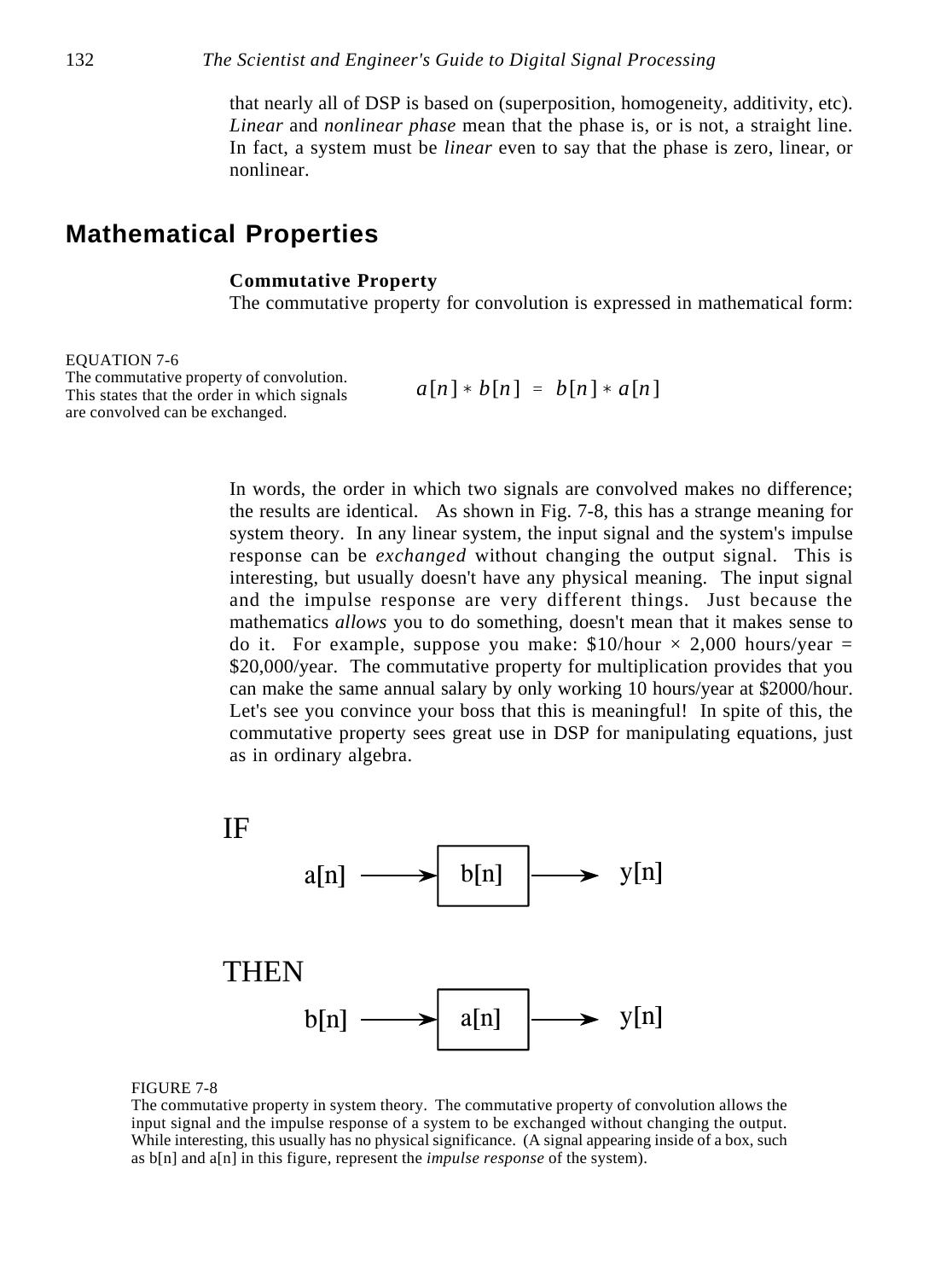### **Associative Property**

Is it possible to convolve three or more signals? The answer is yes, and the associative property describes how: convolve two of the signals to produce an intermediate signal, then convolve the intermediate signal with the third signal. The associative property provides that the order of the convolutions doesn't matter. As an equation:

EQUATION 7-7 The associative property of convolution describes how three or more signals are convolved.

$$
(a[n] * b[n]) * c[n] = a[n] * (b[n] * c[n])
$$

The associative property is used in system theory to describe how **cascaded systems** behave. As shown in Fig. 7-9, two or more systems are said to be in a *cascade* if the output of one system is used as the input for the next system. From the associative property, the order of the systems can be rearranged without changing the overall response of the cascade. Further, any number of cascaded systems can be replaced with a *single* system. The impulse response of the replacement system is found by convolving the impulse responses of all of the original systems.



#### FIGURE 7-9

The associative property in system theory. The associative property provides two important characteristics of *cascaded* linear systems. First, the order of the systems can be rearranged without changing the overall operation of the cascade. Second, two or more systems in a cascade can be replaced by a single system. The impulse response of the replacement system is found by convolving the impulse responses of the stages being replaced.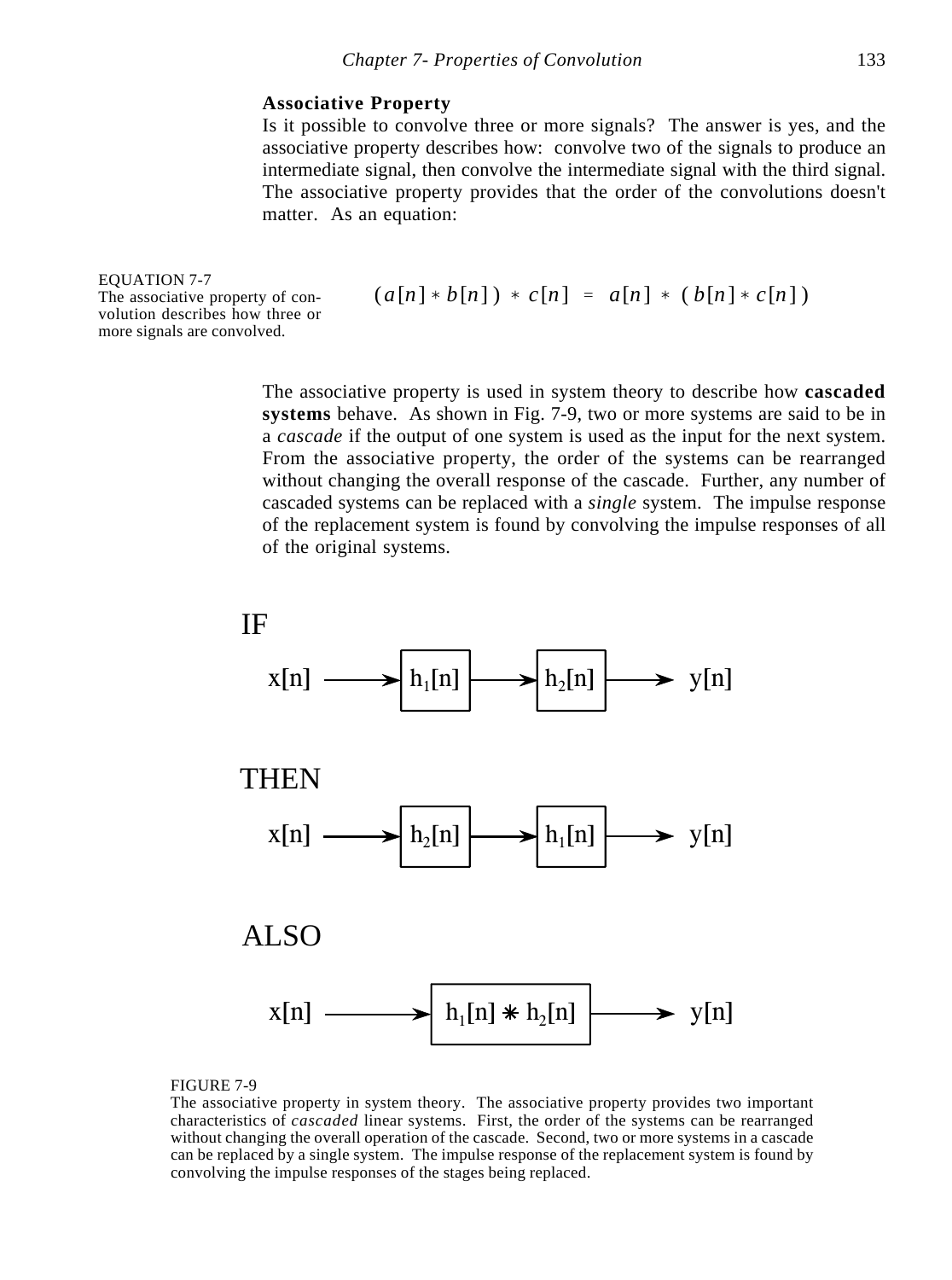### **Distributive Property**

In equation form, the distributive property is written:

EQUATION 7-8 The distributive property of convolution describes how parallel systems are analyzed.

 $a[n]*b[n] + a[n]*c[n] = a[n] * (b[n]+c[n])$ 

The distributive property describes the operation of **parallel systems with added outputs**. As shown in Fig. 7-10, two or more systems can share the same input,  $x[n]$ , and have their outputs added to produce  $y[n]$ . The distributive property allows this combination of systems to be replaced with a single system, having an impulse response equal to the *sum* of the impulse responses of the original systems.





FIGURE 7-10

The distributive property in system theory. The distributive property shows that parallel systems with added outputs can be replaced with a single system. The impulse response of the replacement system is equal to the sum of the impulse responses of all the original systems.

### **Transference between the Input and Output**

Rather than being a formal mathematical property, this is a way of thinking about a common situation in signal processing. As illustrated in Fig. 7-11, imagine a linear system receiving an input signal, *x*[*n*], and generating an output signal,  $y[n]$ . Now suppose that the input signal is changed in some linear way, resulting in a new input signal, which we will call  $x[n]$ . This results in a new output signal,  $y[n]$ . The question is, how does the change in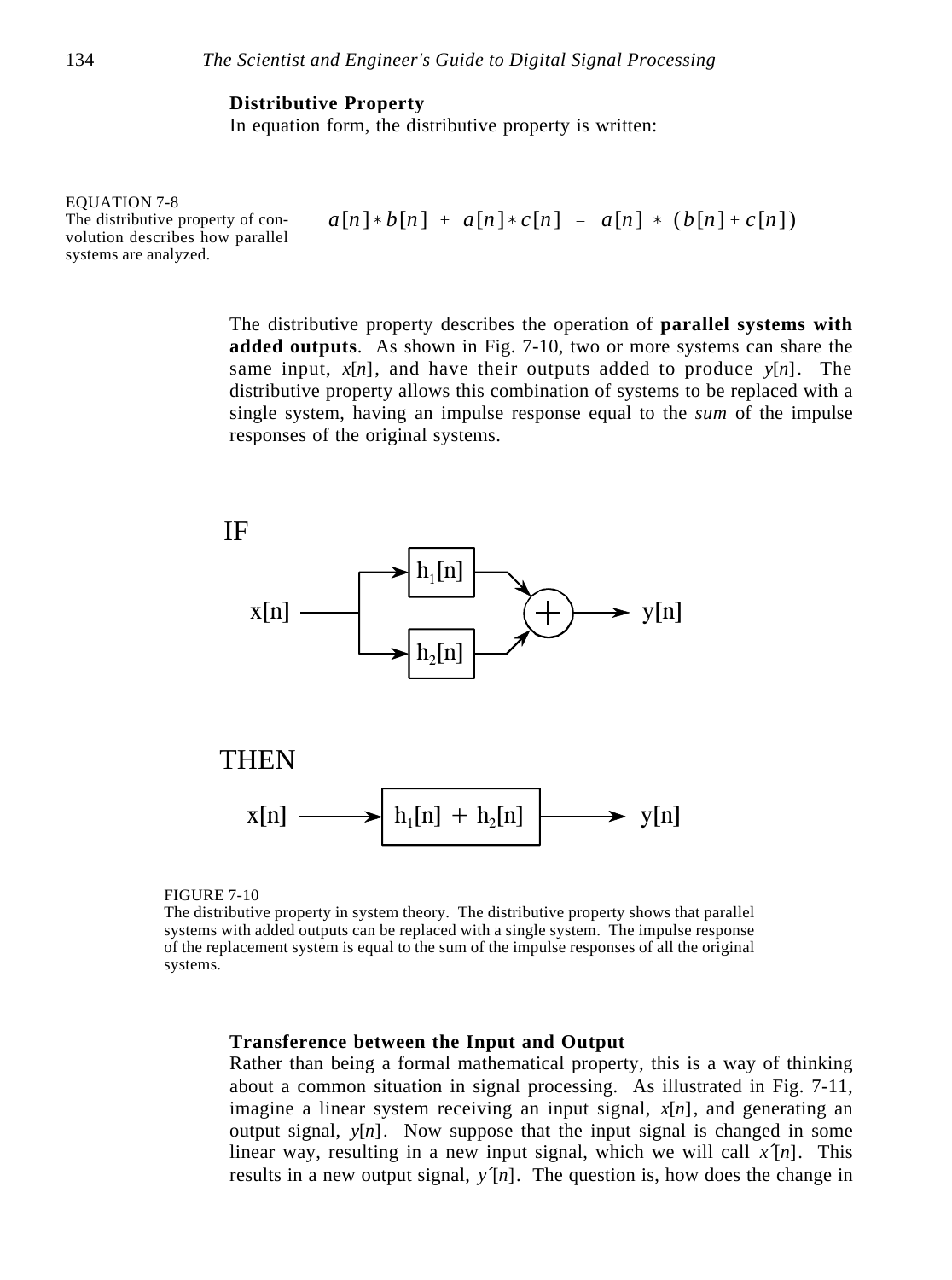the input signal relate to the change in the output signal? The answer is: *the output signal is changed in exactly the same linear way that the input signal was changed*. For example, if the input signal is amplified by a factor of two, the output signal will also be amplified by a factor of two. If the derivative is taken of the input signal, the derivative will also be taken of the output signal. If the input is filtered in some way, the output will be filtered in an identical manner. This can easily be proven by using the associative property.



#### FIGURE 7-11

Tranference between the input and output. This is a way of thinking about a common situation in signal processing. A linear change made to the input signal results in the same linear change being made to the output signal.

#### **The Central Limit Theorem**

The Central Limit Theorem is an important tool in probability theory because it mathematically explains why the Gaussian probability distribution is observed so commonly in nature. For example: the amplitude of thermal noise in electronic circuits follows a Gaussian distribution; the cross-sectional intensity of a laser beam is Gaussian; even the pattern of holes around a dart board bull's eye is Gaussian. In its simplest form, the Central Limit Theorem states that a Gaussian distribution results when the observed variable is the sum of many random processes. Even if the component processes do not have a Gaussian distribution, the sum of them will.

The Central Limit Theorem has an interesting implication for convolution. If a pulse-like signal is convolved with *itself* many times, a Gaussian is produced. Figure 7-12 shows an example of this. The signal in (a) is an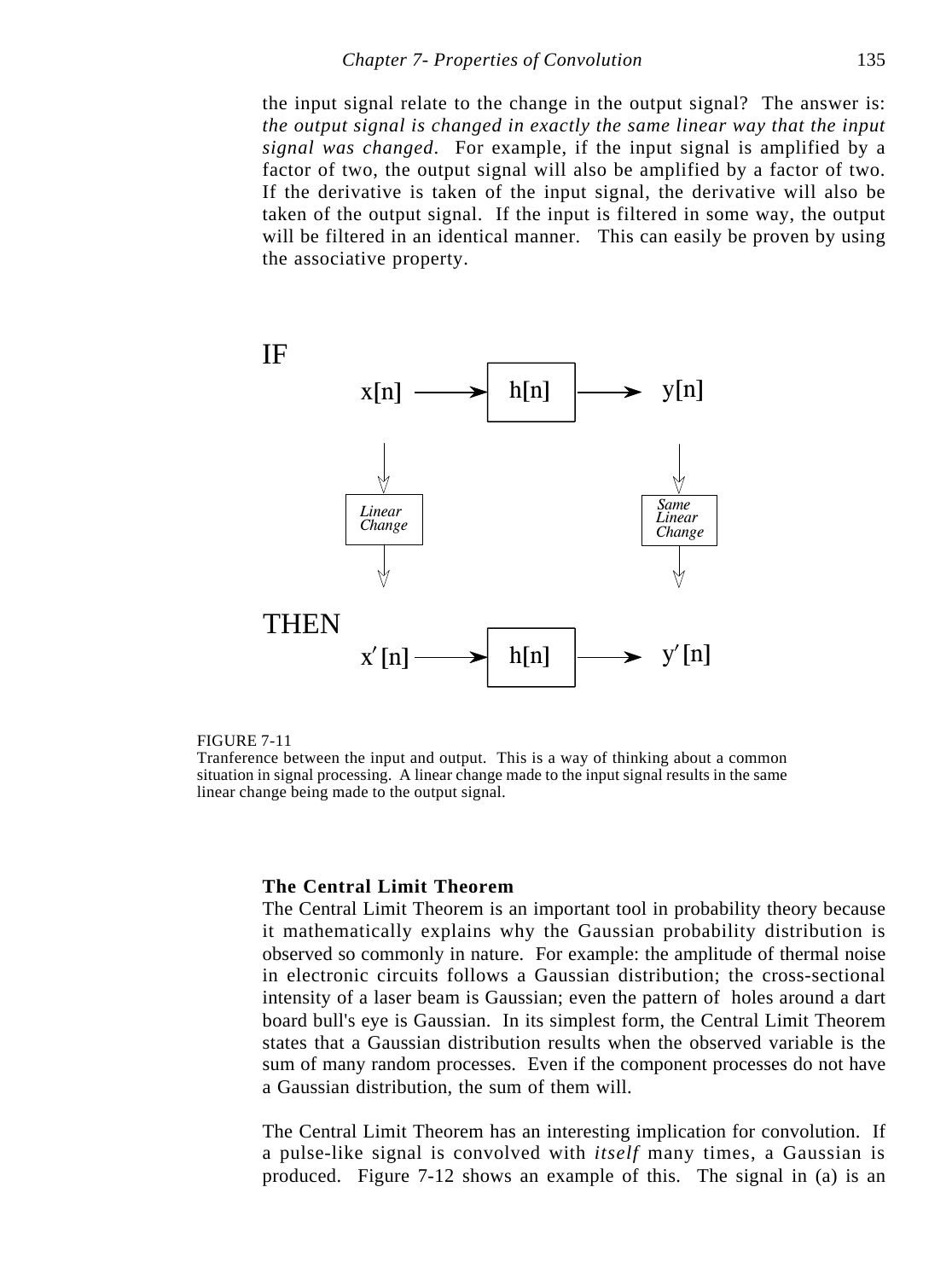



Example of convolving a pulse waveform with itself. The Central Limit Theorem shows that a Gaussian waveform is produced when an arbitrary shaped pulse is convolved with itself many times. Figure (a) is an example pulse. In (b), the pulse is convolved with itself *once*, and begins to appear smooth and regular. In (c), the pulse is convolved with itself *three* times, and closely approximates a Gaussian.



irregular pulse, purposely chosen to be very unlike a Gaussian. Figure (b) shows the result of convolving this signal with itself *one* time. Figure (c) shows the result of convolving this signal with itself *three* times. Even with only three convolutions, the waveform looks very much like a Gaussian. In mathematics jargon, the procedure *converges* to a Gaussian *very quickly*. The width of the resulting Gaussian (i.e.,  $\sigma$  in Eq. 2-7 or 2-8) is equal to the width of the original pulse (expressed as  $\sigma$  in Eq. 2-7) multiplied by the square root of the number of convolutions.

# **Correlation**

The concept of correlation can best be presented with an example. Figure 7-13 shows the key elements of a radar system. A specially designed antenna transmits a short burst of radio wave energy in a selected direction. If the propagating wave strikes an object, such as the helicopter in this illustration, a small fraction of the energy is reflected back toward a radio receiver located near the transmitter. The transmitted pulse is a specific shape that we have selected, such as the triangle shown in this example. The received signal will consist of two parts: (1) a shifted and scaled version of the transmitted pulse, and (2) random noise, resulting from interfering radio waves, thermal noise in the electronics, etc. Since radio signals travel at a known rate, the speed of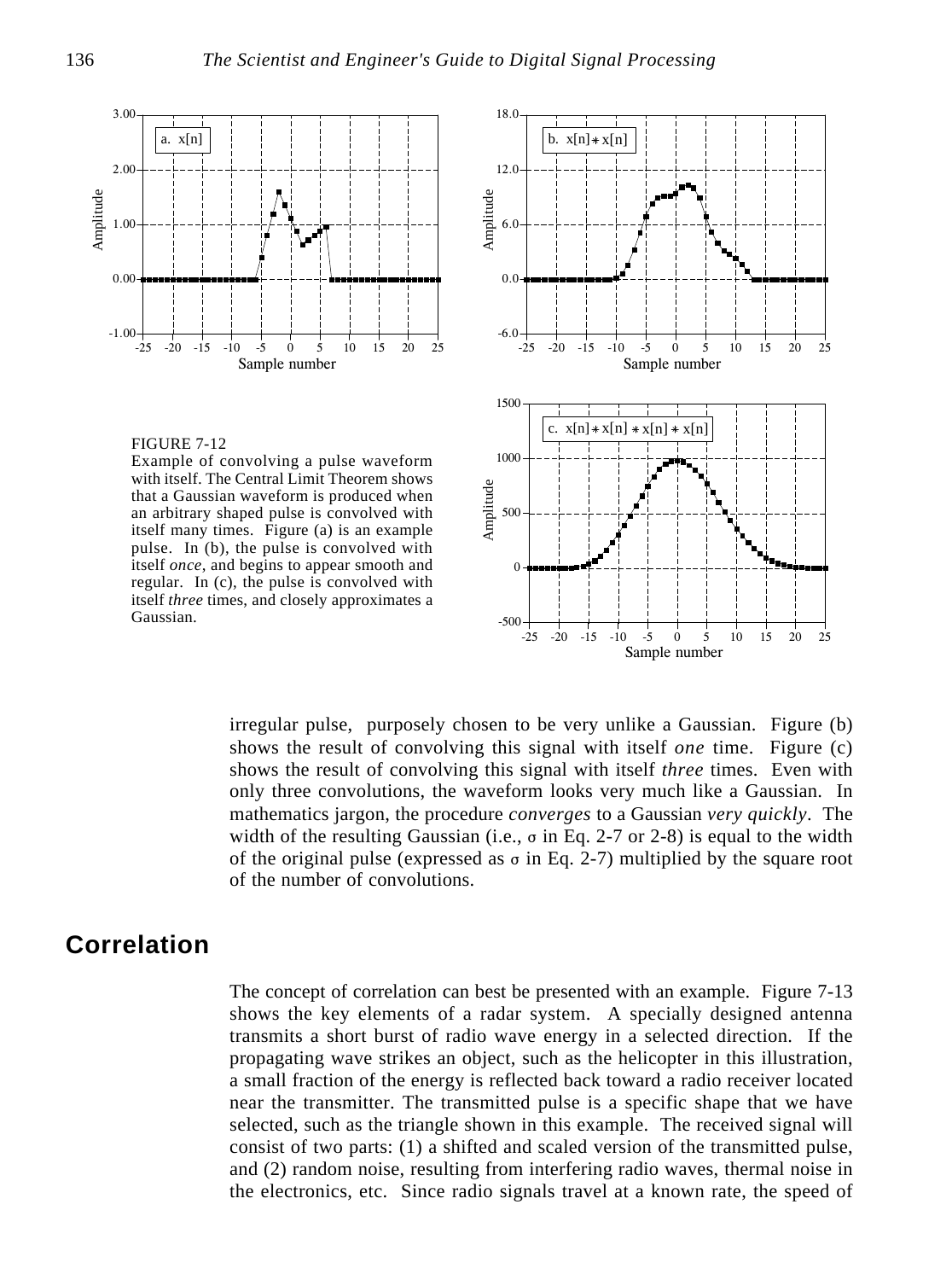light, the shift between the transmitted and received pulse is a direct measure of the distance to the object being detected. This is the problem: given a signal of some known shape, what is the best way to determine where (or if) the signal occurs in *another* signal. Correlation is the answer.

Correlation is a mathematical operation that is very similar to convolution. Just as with convolution, correlation uses two signals to produce a third signal. This third signal is called the **cross-correlation** of the two input signals. If a signal is correlated with *itself*, the resulting signal is instead called the **autocorrelation**. The convolution machine was presented in the last chapter to show how convolution is performed. Figure 7-14 is a similar

#### FIGURE 7-13

Key elements of a radar system. Like other echo location systems, radar transmits a short pulse of energy that is reflected by objects being examined. This makes the received waveform a shifted version of the transmitted waveform, plus random noise. Detection of a known waveform in a noisy signal is the fundamental problem in echo location. The answer to this problem is *correlation*.

Sample number (or time)

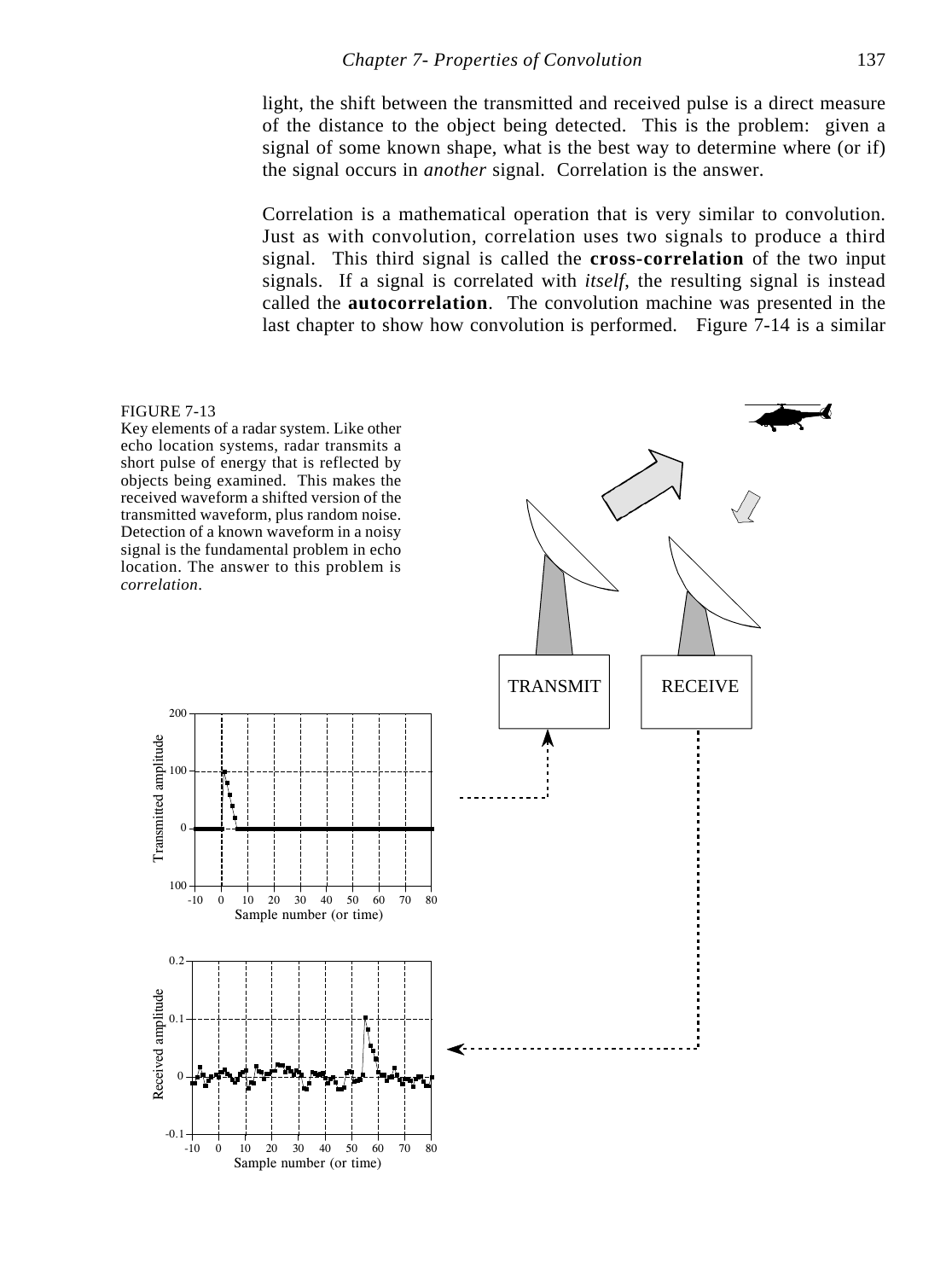# 138 *The Scientist and Engineer's Guide to Digital Signal Processing*

illustration of a **correlation machine**. The received signal, *x*[*n*], and the cross-correlation signal,  $y[n]$ , are fixed on the page. The waveform we are looking for, *t*[*n*], commonly called the **target** signal, is contained *within* the correlation machine. Each sample in *y*[*n*] is calculated by moving the correlation machine left or right until it points to the sample being worked on. Next, the indicated samples from the received signal fall into the correlation machine, and are multiplied by the corresponding points in the target signal. The sum of these products then moves into the proper sample in the crosscorrelation signal.

The amplitude of each sample in the cross-correlation signal is a measure of how much the received signal *resembles* the target signal, *at that location*. This means that a peak will occur in the cross-correlation signal for every target signal that is present in the received signal. In other words, the value of the cross-correlation is maximized when the target signal is *aligned* with the same features in the received signal.

What if the target signal contains samples with a negative value? Nothing changes. Imagine that the correlation machine is positioned such that the target signal is perfectly aligned with the matching waveform in the received signal. As samples from the received signal fall into the correlation machine, they are multiplied by their matching samples in the target signal. Neglecting noise, a positive sample will be multiplied by itself, resulting in a positive number. Likewise, a negative sample will be multiplied by itself, also resulting in a positive number. Even if the target signal is completely negative, the peak in the cross-correlation will still be positive.

If there is noise on the received signal, there will also be noise on the crosscorrelation signal. It is an unavoidable fact that random noise looks a certain amount like any target signal you can choose. The noise on the cross-correlation signal is simply measuring this similarity. Except for this noise, the peak generated in the cross-correlation signal is symmetrical between its left and right. This is true even if the target signal isn't symmetrical. In addition, the width of the peak is twice the width of the target signal. Remember, the cross-correlation is trying to *detect* the target signal, not *recreate* it. There is no reason to expect that the peak will even look like the target signal.

Correlation is the *optimal* technique for detecting a known waveform in random noise. That is, the peak is higher above the noise using correlation than can be produced by any other linear system. (To be perfectly correct, it is only optimal for *random white noise*). Using correlation to detect a known waveform is frequently called **matched filtering**. More on this in Chapter 17.

The correlation machine and convolution machine are identical, except for one small difference. As discussed in the last chapter, the signal inside of the convolution machine is *flipped* left-for-right. This means that samples numbers:  $1, 2, 3 \dots$  run from the right to the left. In the correlation machine this flip doesn't take place, and the samples run in the normal direction.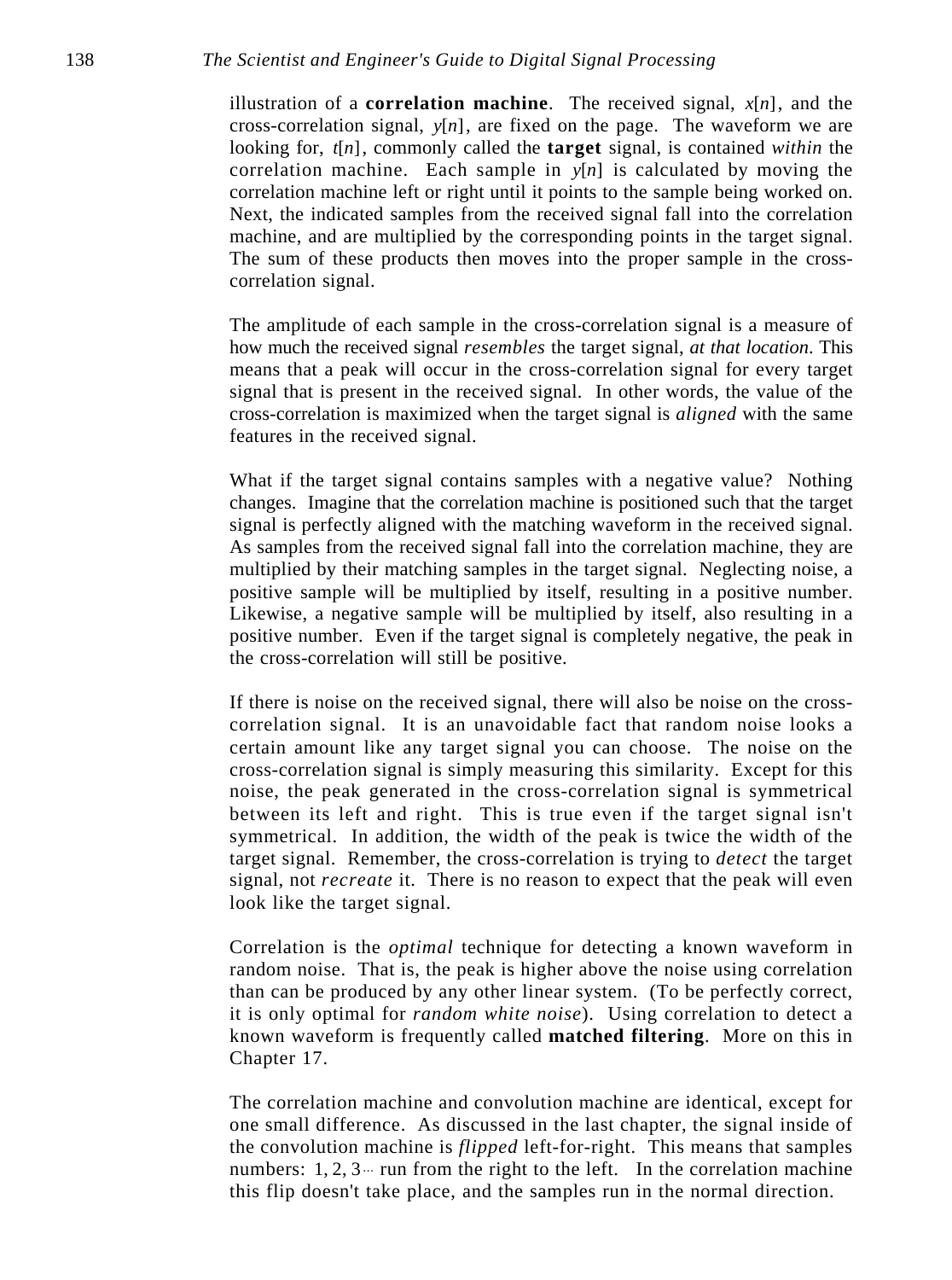

#### FIGURE 7-14

The correlation machine. This is a flowchart showing how the cross-correlation of two signals is calculated. In this example,  $y[n]$  is the cross-correlation of  $x[n]$  and  $t[n]$ . The dashed box is moved left or right so that its output points at the sample being calculated in  $y[n]$ . The indicated samples from  $x[n]$  are multiplied by the corresponding samples in  $t[n]$ , and the products added. The correlation machine is identical to the convolution machine (Figs. 6-8 and 6-9), except that the signal inside of the dashed box is *not* reversed. In this illustration, the only samples calculated in *y* [*n*] are where *t*[*n*] is fully *immersed* in *x* [*n*].

Since this signal reversal is the only difference between the two operations, it is possible to represent *correlation* using the same mathematics as *convolution*. This requires *preflipping* one of the two signals being correlated, so that the left-for-right flip inherent in convolution is canceled. For instance, when *a*[*n*] and  $b[n]$ , are convolved to produce  $c[n]$ , the equation is written:  $a[n] * b[n] = c[n]$ . In comparison, the cross-correlation of  $a[n]$  and  $b[n]$  can